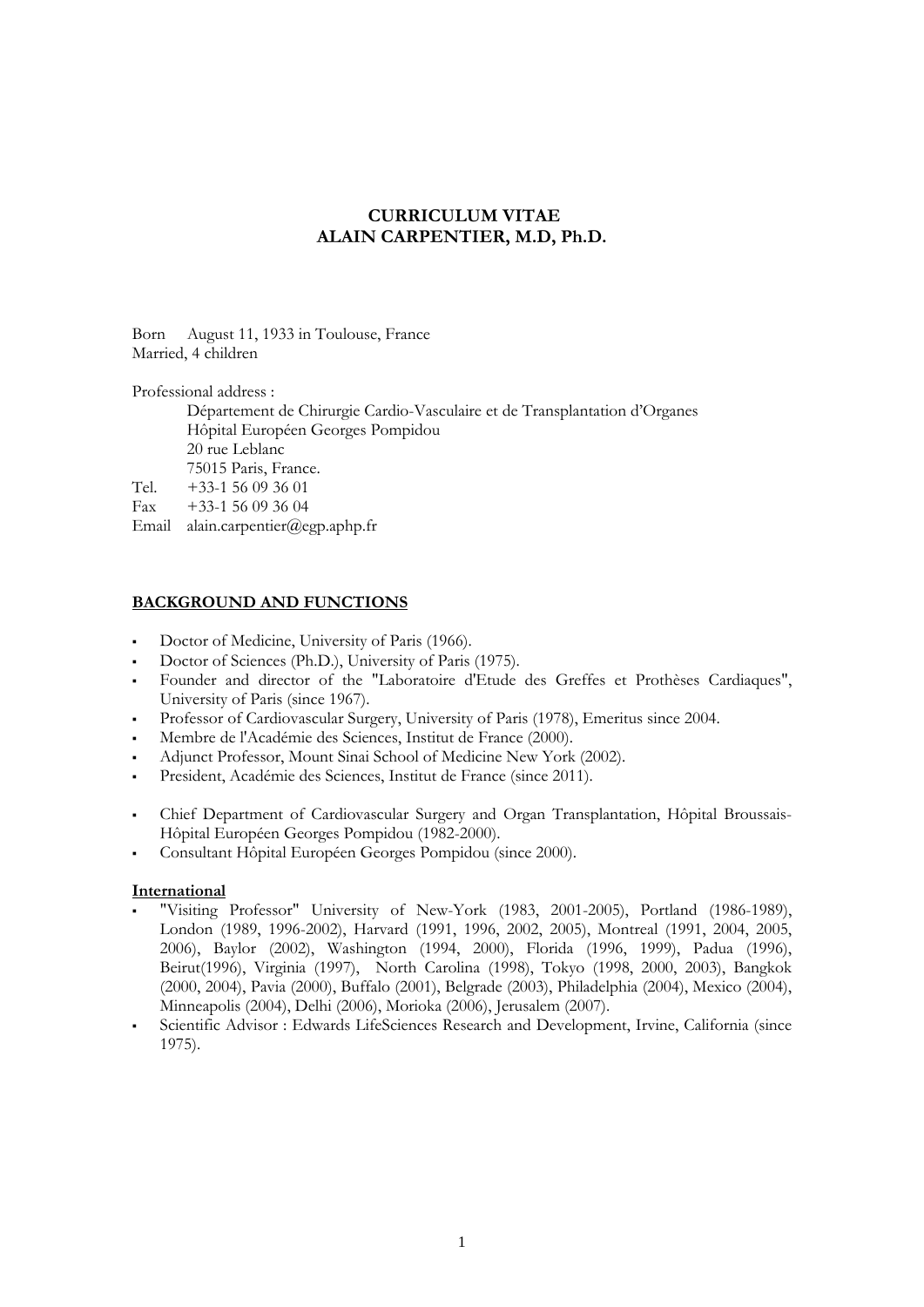## **ORIGINAL SCIENTIFIC WORKS**

**The concept and development of valvular bioprosthesis** (Biological valve of animal origin chemically treated to avoid immunological rejection) :

- Discovery that Glutaraldehyde reduces xenograft tissue antigenicity and enhances tissue stability by crosslinkages.
- Development of the "concept of bioprothesis" and application to the development and manufacturing process of valvular bioprostheses. First implantation in human (1968).
- Today, more than 50% of valve replacements are carried out using a bioprosthesis.

**The concept and development of dynamic cardiomyoplasty** (Physiological and biological transformation of a skeletal muscle by sequential electrical stimulation prior to its use as a myocardial substitute in the human) (1982-1985) :

- Original protocol of **progressive sequential stimulation of a skeletal muscle** for the transformation of fatigable glycolytic myosine into non fatigable oxydative isoform (personal contribution).
- Development of the technique of cardiomyoplasty (with Pierre Grandjean and Juan-Carlos Chachques). Over 1000 clinical applications in humans worldwide.
- This technique led to the recent development of "cellular cardiomyoplasty", a technique which uses muscular cells instead of muscular tissue.

### **Concept of annular remodeling. Mitral and tricuspid valves reconstructive techniques**

- Concept of annular remodelling using prosthetic rings in valve surgery (1969)
- Development of mitral and tricuspid valve reconstruction techniques.
- These techniques widely used today worldwide allow to repair rather than to replace 70% of the diseased mitral valves and 90% of the diseased tricuspid valves.

#### **Functional classification of heart valve diseases**

- First description of the various types of cardiac valve dysfunction using the concepts of "Functional analysis" and "Segmental analysis". This approach of valve analysis is now widely used in echocardiography and cardiac surgery (1980).
- Recognition and first description of the clinical and pathological characteristics of a new entity of degenerative mitral valve disease, the "Fibroelastic deficiency".

### **Other original contributions**

- New techniques for the surgical treatment of complex cardiac malformations: atrioventricular canal (1977), Ebstein's disease (1989), hypertrophied obstructive myocardiopathy.
- First total biventricular support by extracorporeal artificial ventricles (1986)
- First use of the radial artery as a conduit to bypass coronary artery lesions (1972)
- First world case of cardiomyoplasty (1985)
- First case of complex open heart surgery with video assistance (1996)
- First case of computer assisted open heart operation (1998)

#### **Research in progress**

- Cardiac xenotransplantation.
- Induced tissue transformation.